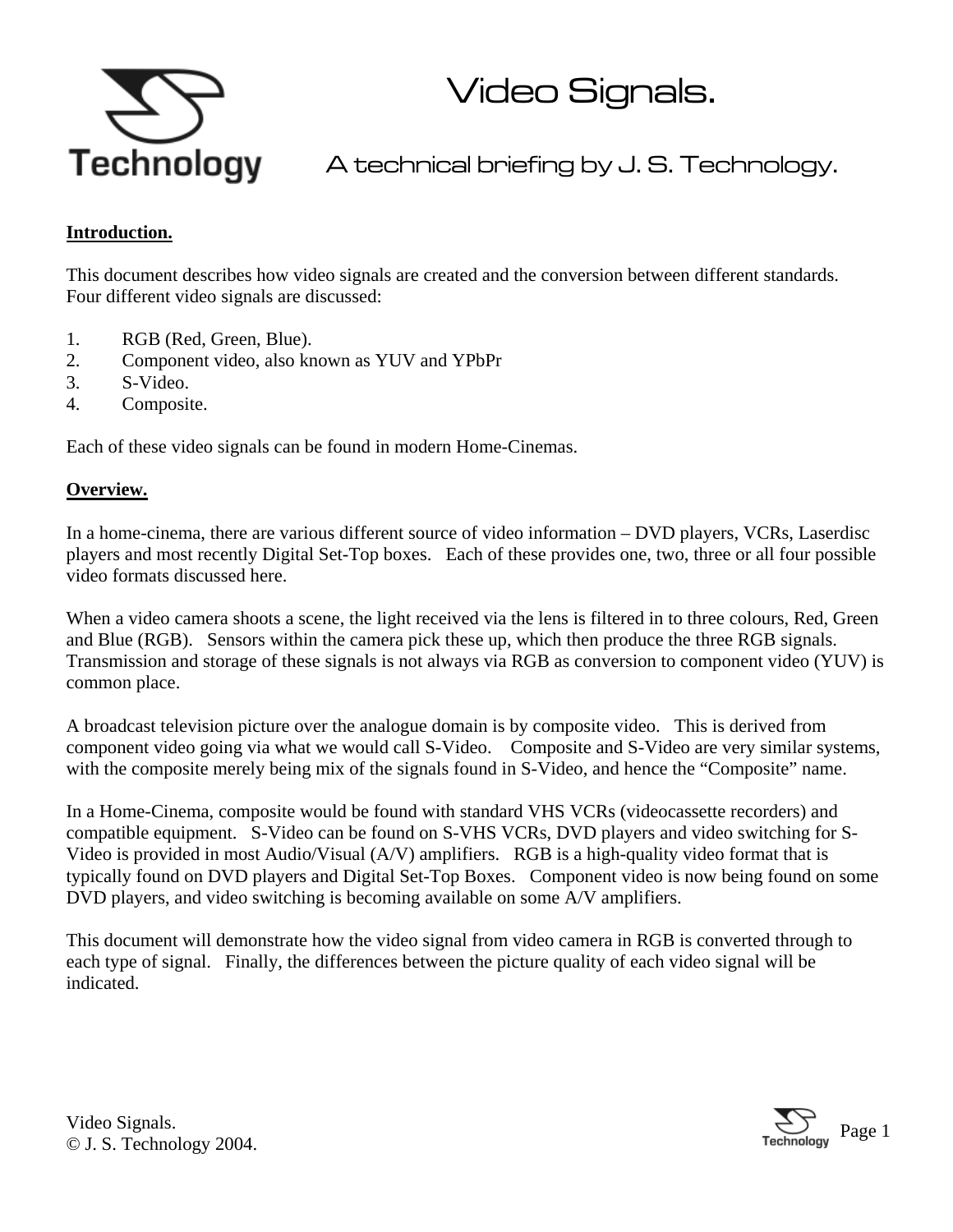### **RGB – Red, Green, and Blue.**



Figure 1: RGB are three distinct signals.

RGB is for the discrete Red, Green, and Blue signals use to create the picture. Each signal corresponds to the filtered colour found on the video camera. As per figure 1, each channel does not share space with another

### **Component Video (YUV / YPbPr)**

Component video, also know as both YUV and YPbPr, is derived via an arithmetic formula from RGB. Strictly speaking the conversion formula is lossless; in practice the colour information is band limited to reduce transmission and storage requirements. Since the human eye isn't as sensitive to colour information as brightness (black & white), this is a justifiable process.



Figure 2. Component video with the brightness (Y) and colour difference signals (U&V).

Video Signals. video Signais.  $\sum_{\text{Technology } 2004} \text{Page } 2$ 

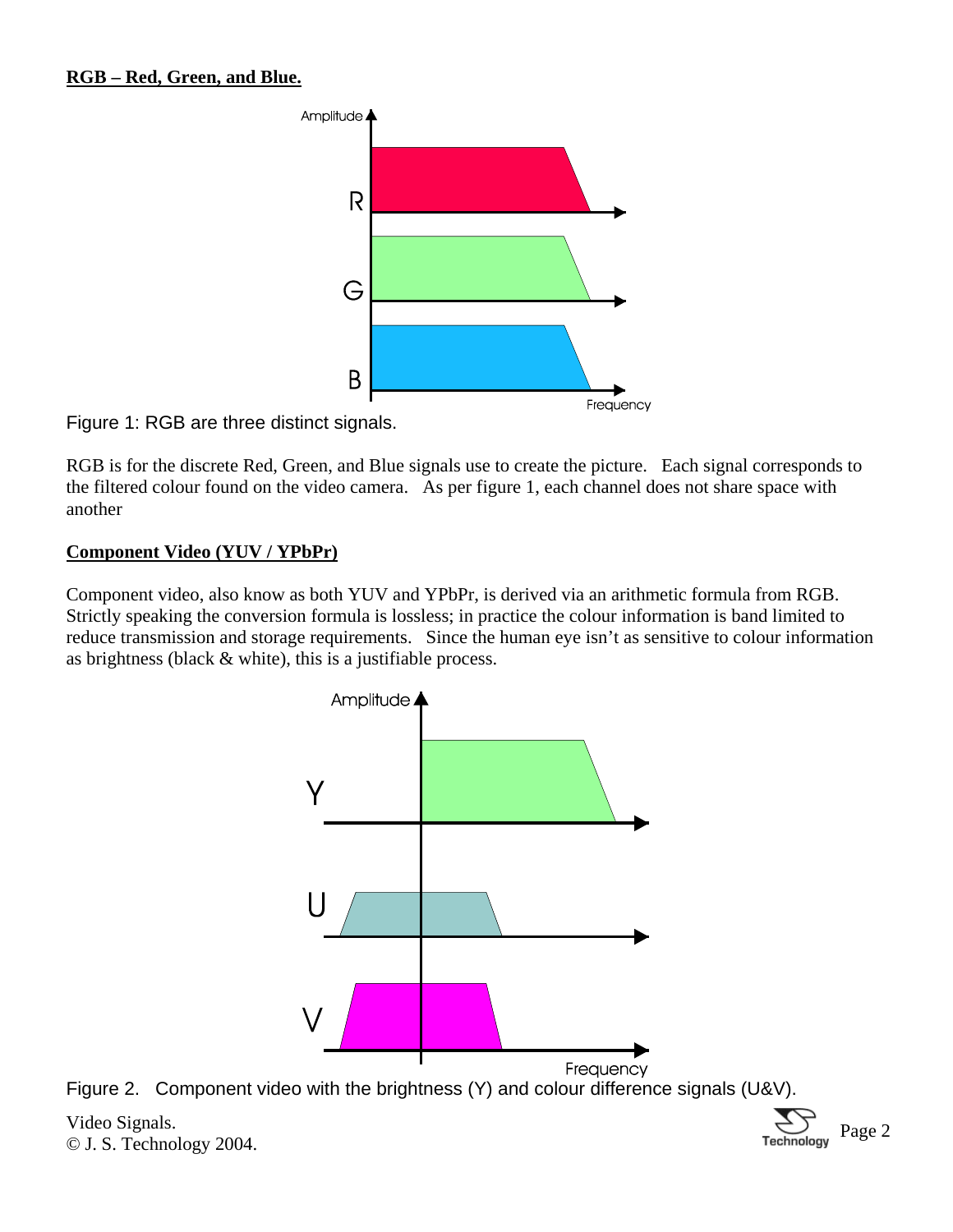# YUV is derived from:

 $V = 0.877(R - Y)$  $U = 0.493(B - Y)$  $Y = 0.3R + 0.59G + 0.11B$ 

U&V are weighted version of B-Y and R-Y to give the colour difference signals which refer to the Blue and Red colours respectively, green is not described as it can be derived from the above formula. This is shown graphically in Figure 2, where parts of the frequency is shown as being negative, indicating that the colour difference signals can be both positive and negative.

# **S-Video.**

S-Video is derived from component video. The Y, or brightness, remains the same between component and S-Video, but the colour difference signals are combined in to one signal. U&V are quadrature modulated at a frequency chosen to be within the video bandwidth, in the UK this is 4.43MHz. Quadrature modulation is a process where the U&V signals are off-set by 90° and combined using the appropriate carrier frequency. This can later be demodulated to recover both U&V.



Figure 3a: Frequency Spectrum of S-Video with separated luminance and chrominance.

Figure 3b: A scan line of S-Video. Top, luminance and bottom chrominance.

Figure 3a shows the same luminance signal found in Figure 2, but now the colour difference signals of U&V are combined in to the one chrominance signal. Electrically, these give the resulting waveforms shown in Figure 3b. At the top is the luminance stepping down from a white level through grey to black. The final dip is a synchronisation pulse, which is not viewable.

S-Video is very similar to composite, but the luminance and chrominance are kept separate, Figure 3b. Since there is no chrominance signal present in the luminance frequency spectrum, Figure 3a, cross-colour interference does not exist.

Video Signals. Video Signals.  $\sum_{\text{Technology } 2004}$  Page 3

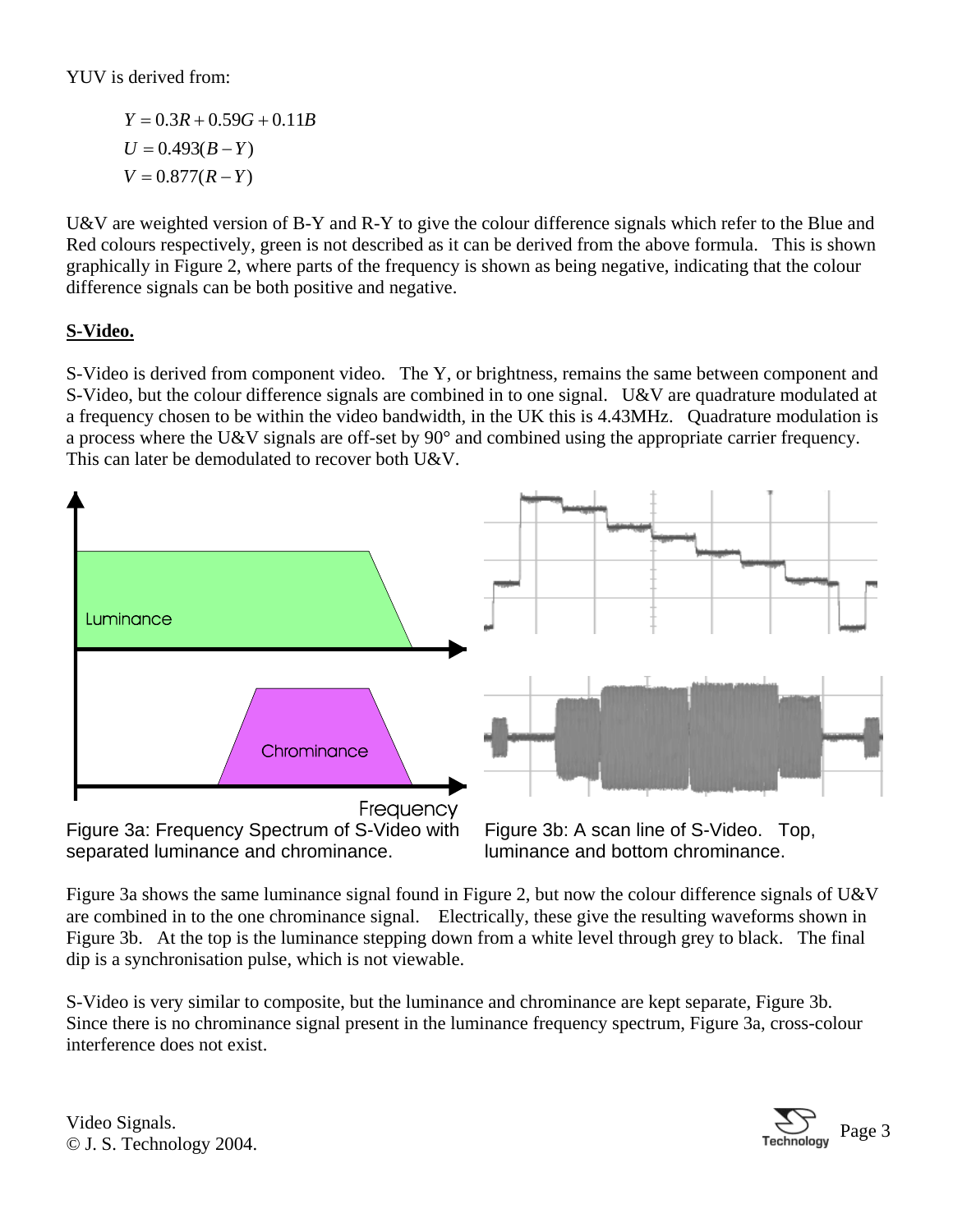## **Composite Video.**





Figure 4b: Time domain of one video scan line.

Composite video, as the name suggests, is a mixture of two signals, Figure 4b. Derived by mixing the two signals found in S-Video, both share the same spectrum and medium, Figure 4a. The difficulty with Composite video is when attempting to separate the colour information from the luminance. While it is possible to extract most of the picture information, total separation is not possible. This results in an artefact known as cross-colour interference. Visually cross-colour interference appears at boundaries of sharp colour changes and looks like a hatching pattern overlaid on the boundary.

## **The Physical Connector.**

Each video standard typically has their own connector, however composite and S-Video can be carried on the SCART connector **[Sim, J. 2001]**. Composite can be carried on a phono connector, Figure 5, S-Video is via a 4-pin mini DIN connector. Component is typically carried on three phono connectors, but on some systems this may be the lockable BNC type of connector. RGB is typically exclusive to the SCART connector.









Phono Connector for composite. 4-pin Mini-DIN for S-Video. Three phono connectors for Component Video Figure 5. Four different connectors with their video carrying capability.

SCART for Composite, S-Video and RGB.

## **Conclusions.**

Home-Cinemas can have a mixture of connection solutions. Cross-colour interference is inherent in composite video, and as such composite is best avoided in Home-Cinemas. Both S-Video and RGB are high quality video signals that do not suffer from cross-colour interference. Some Home-Cinema equipment requires S-Video. RGB can be used by most modern SCART equipped TVs, but not with all Home-Cinema equipment such as Plasma screens, projectors and especially S-VHS recorders. It is possible to convert RGB to S-Video and to Component video. This later standard is favoured as the resulting quality is similar to that of RGB.

Video Signals. Video Signals.  $\sum_{\text{Technology } 2004}$  Page 4 The conversion process of RGB through Component, S-Video and finally to Composite is given in Figure 6. An indication of the relative qualitative output is show.